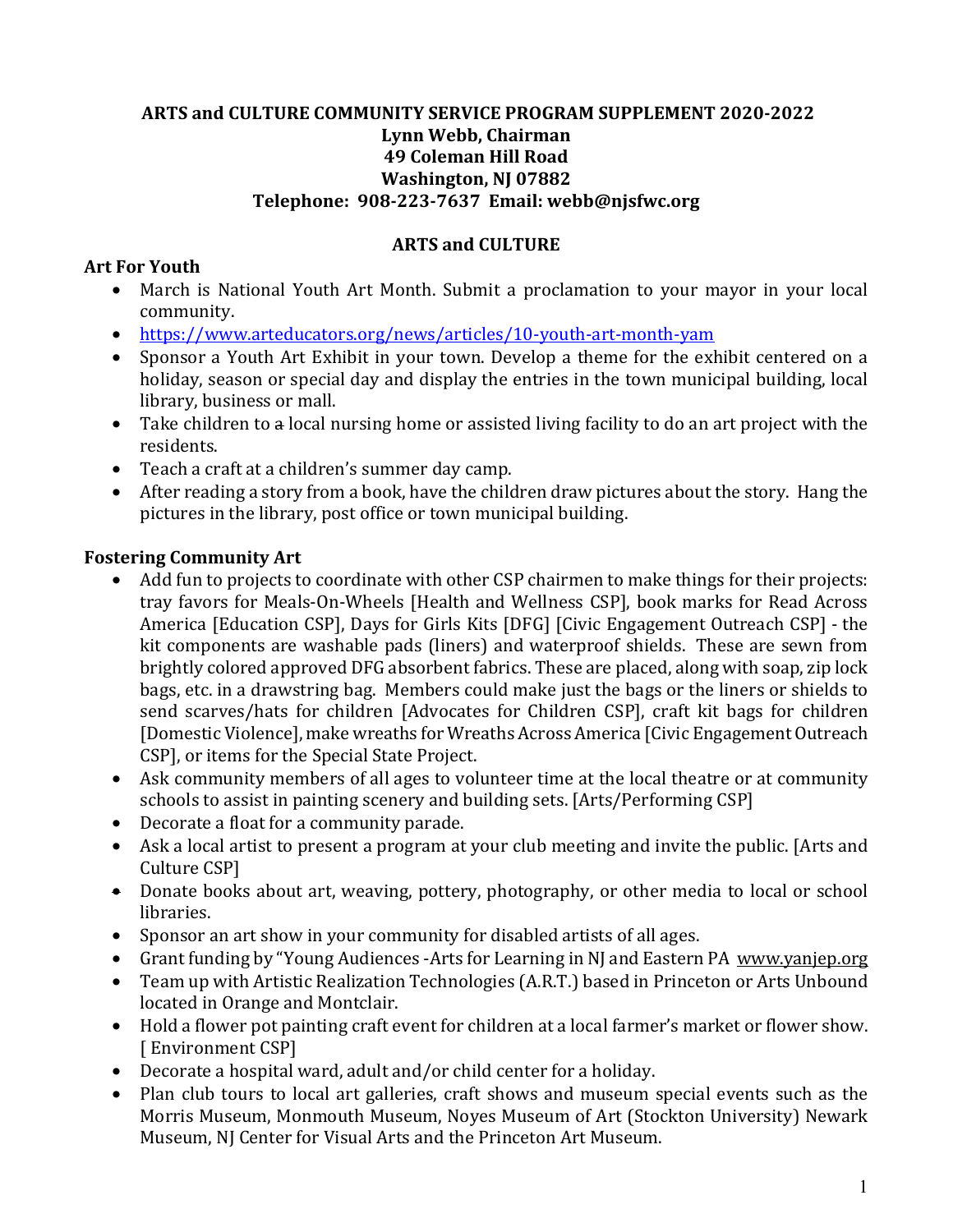- Work with other organizations to paint a mural on a building, retaining wall or a bridge truss in your town to beautify the area. [Civic Engagement Outreach CSP]
- UPCYCLE is the process of converting old or discarded materials into something useful and often beautiful. [Civic Engagement Outreach CSP]
- Organize an Art and Music event. Invite interested community members to come to a local park where they can set up their easels and spend the day painting, drawing or sketching. Have a picnic in the afternoon with everyone bringing a dish to share.
- Participate in "Faces Make Places" by inviting both children and adults to recognize important people in your community--postal workers, librarians, firefighters, school custodian, volunteers, parents, grandparents, etc. by creating a symbolic portrait of the individual that conveys a story about the work they do. Find a community space to display the art. Assemble the portraits to form a dynamic, collaborative art piece that celebrates the people in your community. Host an event to celebrate the art and the people represented in it.

## **Review the 2020-2022 GFWC Club Manual – ARTS and CULTURE Section for additional project ideas and resources.**

# CATEGORIES FOR ACHIEVEMENT DAY ENTRIES

(Please read the rules listed below carefully as well as the "Arts and Culture" Contest Rules" located on the njsfwc.org web site)

1. DOOR DECORATION - not to exceed 22" in any direction (No fresh, silk or dried flowers on the item)

- 2. JEWELRY Handmade (List of materials MUST accompany entry)
	- A. Necklace
	- B. Bracelet
	- C. Earrings
	- D. Pin
- 3. EMBROIDERY ANY METHOD (counted cross/other stitch, stamped cross stitch, hardanger, etc.)
	- A. Framed Picture (Maximum size 20" x 24" including frame)
	- B. Pillow (Maximum size 16" x 16")
	- C. Other (Christmas stocking, 3-dimensional, placemats, etc.)
- 4. NEEDLEPOINT
	- A. Framed Picture (Maximum size 20" x 24" including frame)
	- B. Pillow (Maximum size 16" x 16")
	- C. Other (Christmas stocking, 3-dimensional, placemats, etc.)
- 5. PLASTIC CANVAS
- 6. KNITTING
	- A. Shawl/Poncho/Shrug
	- B. Afghan OR Carriage Blanket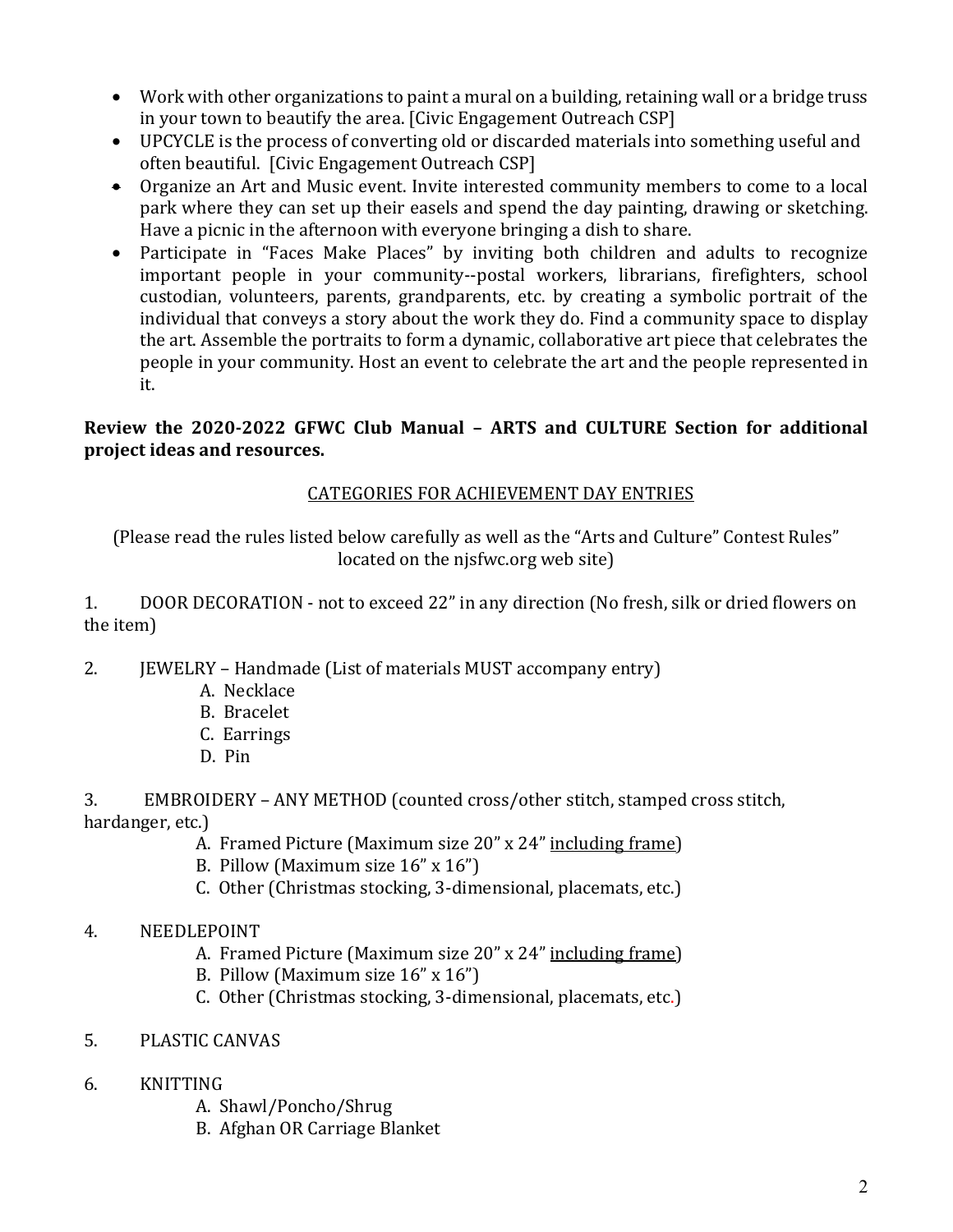- C. Sweater Adult, Infant or Child
- D. Hat Adult, Infant or Child
- E. Scarf Adult, Infant or Child
- 7. CROCHETING
	- A. Shawl/Poncho/Shrug
	- B. Afghan OR Carriage Blanket
	- C. Sweater Adult, Infant or Child
	- D. Hat Adult, Infant or Child
		- E. Scarf Adult, Infant or Child

### 8. SEWING

A. Masks: design a child or an adult mask for fun and bring a smile Adult size: 10 x 6.5 inches (8 inch elastic or binding for ties) Child size: 7.5 x 5 inches

- B. Bags: tote bags, handbags, multi-purpose bags
	- 1. Machine sewn
	- 2. Quilted Hand or Machine

C. Pieced quilt square - Not to exceed 14" x 14" Does not need to be backed or quilted.

- 1. Machine
- 2. Hand
- D. Pillow Quilted (Maximum Size 16" x 16")
	- 1. Machine
	- 2. Hand
- E. Quilt Minimum size 36" x 36". Maximum size 60" x 72"
	- 1. Machine
	- 2. Hand
- F. Doll clothes (No Doll Models)

American Girl Doll 18 "

- 1. Machine
- 2. Hand
- Baby Doll 22 "
- 1. Machine
- 2. Hand

Barbie 11.5 "

- 1. Machine
- 2. Hand
- 9. PAPER ART Handmade OR Computer Generated

A. Scrap booking, ONE SHEET" Maximum Size 12" x 12" – must include 1 photograph

and be

 enclosed in plastic 1. Handmade 2. Computer B. Greeting Cards 1. Handmade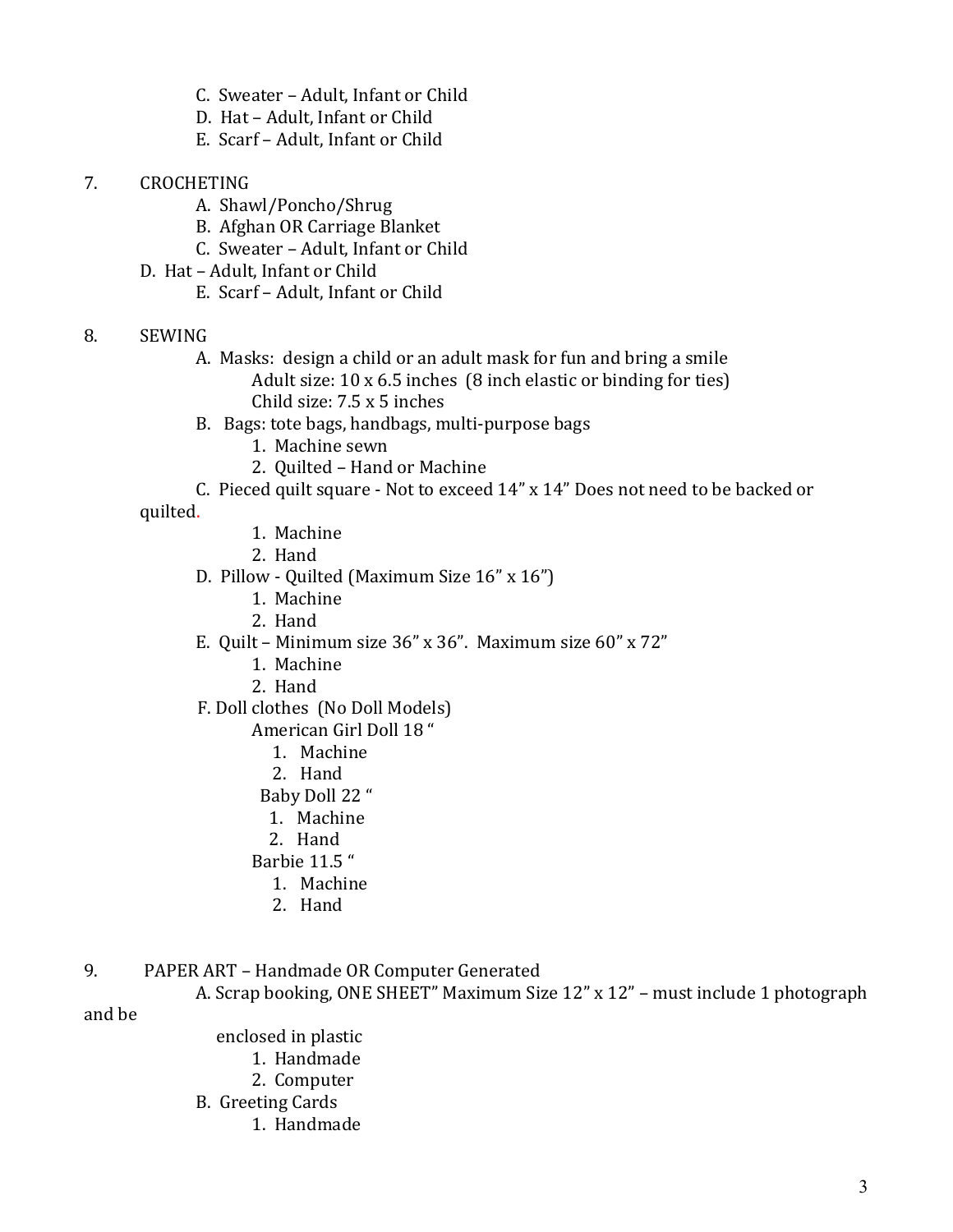- 2. Computer
- C. Covers (program, booklet, brochure, book, CD)
	- 1. Handmade
	- 2. Computer
- D. Invitation, Announcement or Flier (Maximum size 8.5" x 11") One only.
	- 1. Handmade
	- 2. Computer

E. Paper Flowers - No larger than 12" at the largest point, maximum cost to create \$10

F. Adult coloring – (ONE SHEET - Maximum Size 12" x 12" – mounted on card stock and be enclosed in plastic.

10. UPCYCLE (is the process of converting old or discarded materials into something useful and often beautiful) (List of materials MUST accompany entry) (Small stand allowed for ornament.)

A. Wine corks into

- B. \_\_\_\_\_\_ into an ornament (Suitable for hanging. Maximum size 8" in any direction.)
- 11. HOLIDAY (Small stand allowed for ornament.)

 A. Holiday Decoration (any holiday), no larger than 12" in any direction B. Christmas Tree Ornament (Suitable for hanging. Maximum size 8" in any direction.)

- C. Christmas Stocking
	- 1. Felt
	- 2. Other
- 12. FAVORS No larger than 12" x 8" in any direction
- 13. BIRDHOUSES (Decorative) no larger than 12" in any direction

14. BAKING – NO MIXES (except for 14-E), One (1) copy of recipe must accompany entry. Recipe may be reprinted in the ALMANAC or District Bulletin. Maximum presentation – 14" including plate. Note: ALL entries will be cut and tasted. **NO frosting or fillings that need refrigeration.**

- A. CAKES
	- 1. Pound Cake
	- 2. Decorated Cake (Any Variety)
	- 3. Cupcakes
	- 4. Decorated Cupcakes (Any Variety)
- B. COOKIES
	- 1. Drop
	- 2. Filled cookies (jelly/jam, nuts or other filling)
	- 3. Decorated Cookies (Any Variety)
	- 4. Other (Biscotti, Gingerbread, cut-out)
- C. QUICK BREADS & MUFFINS (Any Variety)
- D. CANDY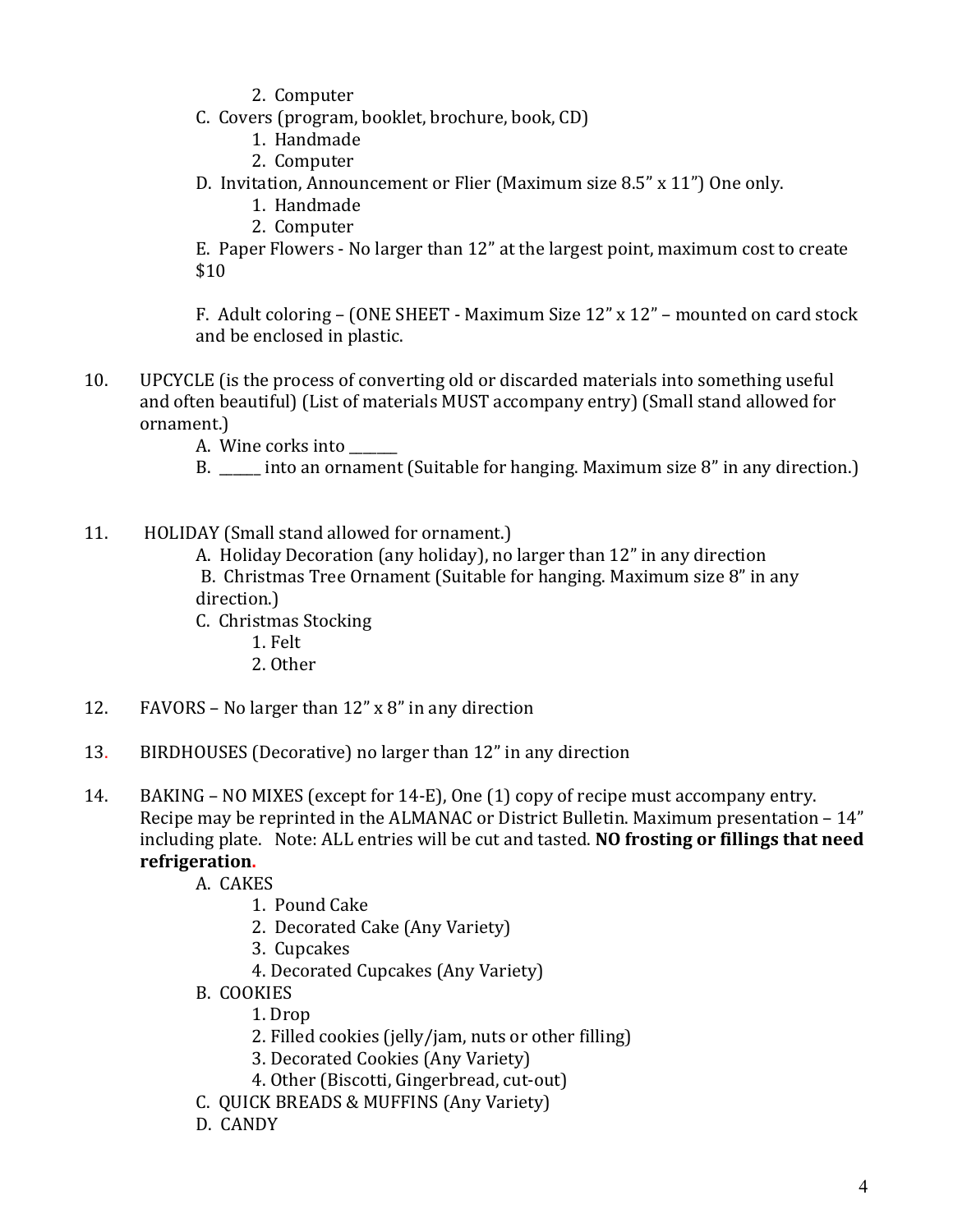- 1. Fudge (All Flavors, both cooked and non-cooked varieties.)
- 2. Other (hard candy, toffee, divinity, etc.)
- E. BOXED CAKE MIX, MODIFIED
	- 1. Cookies
	- 2. Other
- 15. PAINTING OIL –Must be painted edge to edge if not framed. Maximum size 24" x 36" including frame. Wiring for hanging is not necessary.
	- A. Landscape or Seascape
	- B. Other Subjects (Still Life, Abstract, Buildings, Monuments)
	- C. Portrait
- 16. PAINTING WATERCOLORS FRAMED. Maximum size 24" x 36" including frame. Wiring for hanging is not necessary.
	- A. Landscape or Seascape
	- B. Other Subjects (Still Life, Abstract, Buildings, Monuments)
	- C. Portrait
- 17. PAINTING ACRYLIC Must be painted edge to edge if not framed. Maximum size 24" x 36" including frame. Wiring for hanging is not necessary.
	- A. Landscape or Seascape
	- B. Other Subjects (Still Life, Abstract, Buildings, Monuments)
	- C. Portrait
- 18. DRAWING Pencil (Black and White, colored, charcoal, pen and ink) Maximum size to 24" x 36."

Must be matted and framed. Wiring for hanging is not necessary.

- A. Landscape or Seascape
- B. Other Subjects (Still Life, Abstract, Buildings, Monuments)
- C. Portrait
- 19. PAINTING ON OTHER MATERIAL (Glass, Metal, Stone, Wood) A. Wine Glass

 PHOTOGRAPHY – Photographs must be vertical/ portrait or horizontal/landscape. Photographs must be the original work of the member submitting the photograph. The size of the photo must be 8' x 10'. All others will be disqualified. All photos must be mounted on a **rigid** 8" x 10" board and overall thickness may not exceed 3/8". **Photographs must not be matted or framed, nor hangers on the back.** Photographs must be attached securely with an adhesive. Photographs can be taken using film or with a digital camera and must be taken by an amateur photographer (earnings of \$500 or less annually from photography.) Digital submission alone will not be considered, but a high resolution digital copy of the submission is encouraged.

Black and White OR Color may be submitted but not the same photograph.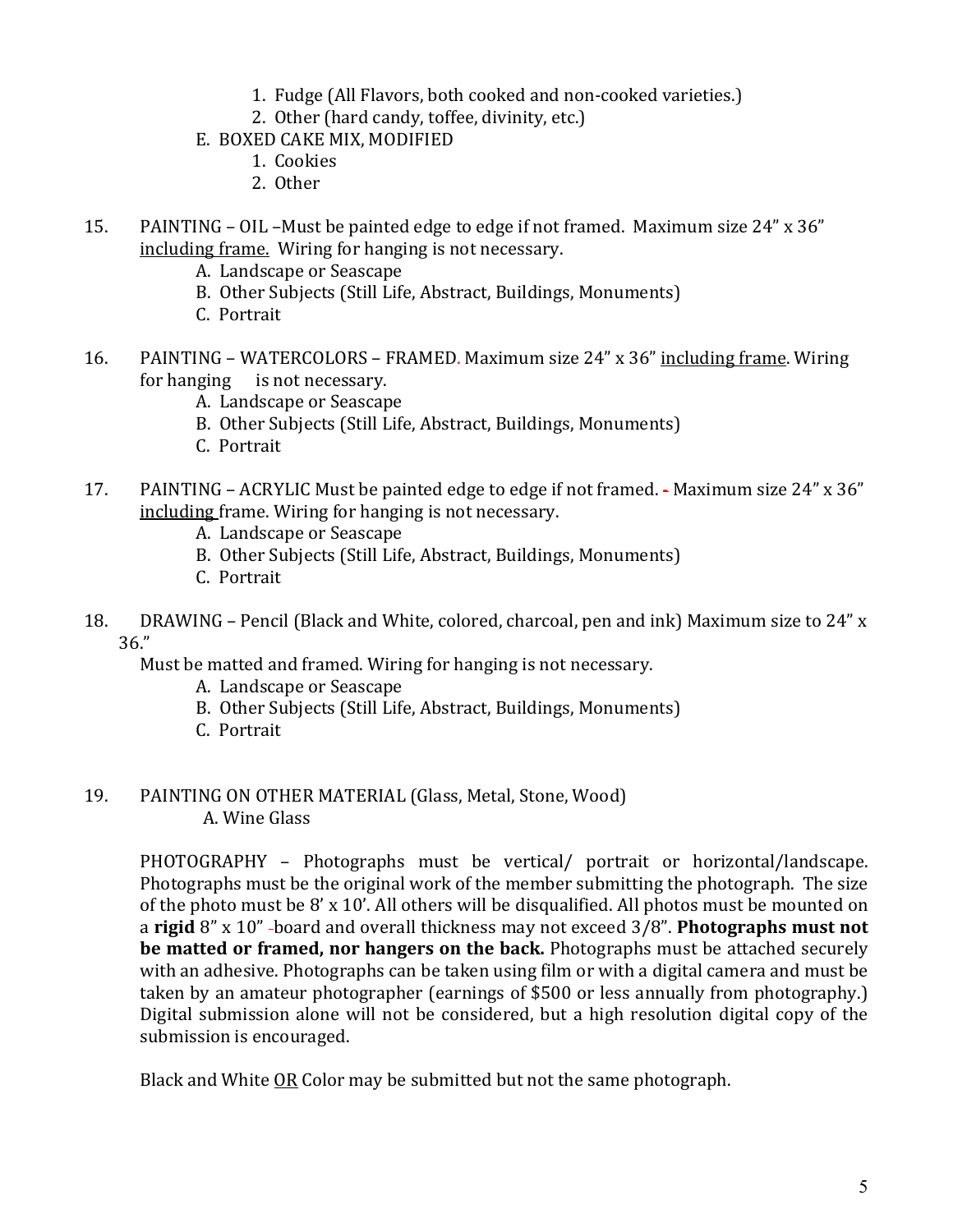Each Photograph must have a label affixed to the back with the following information: *The World of Pictures* with the category or *GFWC Living the Volunteer Spirit*;

- Photographer's Name, E-mail Address, Mailing Address, and Phone Number
- Name and State of sponsoring club
- Title and brief caption giving location, date, and other pertinent information about the photo, for example: photo title; names of people in photo.
- Draw an arrow drawn indicating the top of the photograph.

PHOTOS MUST BE TAKEN DURING THE CONTEST YEAR, January 1, 2021 to December 31, 2021. For the 2022 Photography Contests, photographs must be taken between January 1, 2021-December 31, 2021.

# **The World In Pictures and GFWC Living the Volunteer Spirit Photography Categories**

20. LIVING THINGS: adults, animals, children, domestic birds, fish, flowers, insects, reptiles, wildlife.

- A. Color
- B. Black & White
- 21. SCENES: city, landscape, rural, skies, sunsets, sunrises, waterscapes, weather
	- A. Color
	- B. Black & White
- 22. STILL LIFE: abstract (any assemblage of objects in an arranged or natural setting), buildings, monuments.
	- A. Color
	- B. Black & White

23. **LIVING THE VOLUNTEER SPIRIT** - Photographs must be NJSFWC/GFWC members volunteering at a Federation event. A Federation event is any event your club participates in as a club, i.e., members may be representing the club doing work related to the food pantry; members may be creating tray favors for a hospital at a club meeting or volunteering to help others in need.

- A. Color
- B. Black & White

Judges at NJSFWC Convention will select a single entry from each of the four GFWC categories (Living Things, Scenes, Still Life and Volunteers in Action) to be submitted with the members' permission and a signed release form to the GFWC Photography contests. Other Grand Prize photographs (up to twelve entries) will be submitted to the GFWC Year In Pictures Photograph Contest. PHOTOGRAPHS WILL NOT BE RETURNED.

For complete information about the GFWC Contests, see the GFWC Club Manual under Photography Contests in the Arts and Culture Section.

State Level: Clubs must send entries to their respective State Photography Contest Chairman for judging. State entry deadlines are determined by each respective State Federation.

National Level: To be eligible for national judging, one winner from each State Federation for each category, class, and division, along with a cover letter from the respective State Photography Contest Chairman listing the names of the winning submissions by category, and the signed GFWC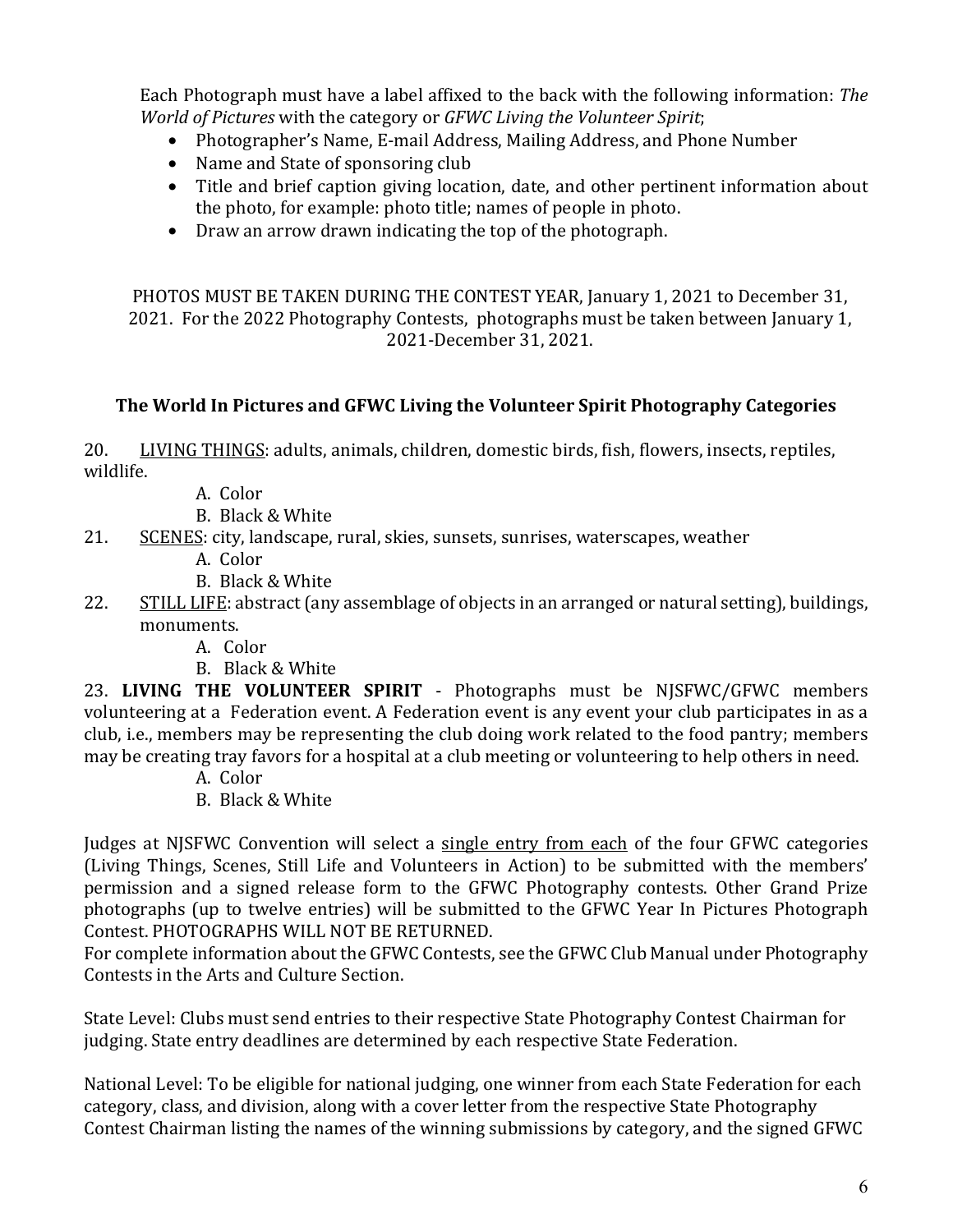Creative Arts Waivers from each state winner, must be postmarked by May 15\* and sent to: GFWC World in Pictures Contest 1734 N Street NW Washington, DC 20036-2990 \* If your State Convention takes place on or about this deadline date, contact GFWC at Programs@GFWC.org or 1-800-443-GFWC (4392). AWARDS FOR THE WORLD IN PICTURES CONTEST The following awards will be presented at the GFWC Annual Convention to the top three national entries: GFWC

VOLUNTEERS IN ACTION PHOTOGRAPHY CONTEST These pictures should capture GFWC members in action as they engage in volunteer activities.

CONTEST PRIZES Living Things First Place \$100 Second Place \$75 Third Place \$50 Scenes First Place \$100 Second Place \$75 Third Place \$50 Still Life First Place \$100 Second Place \$75 Third Place \$50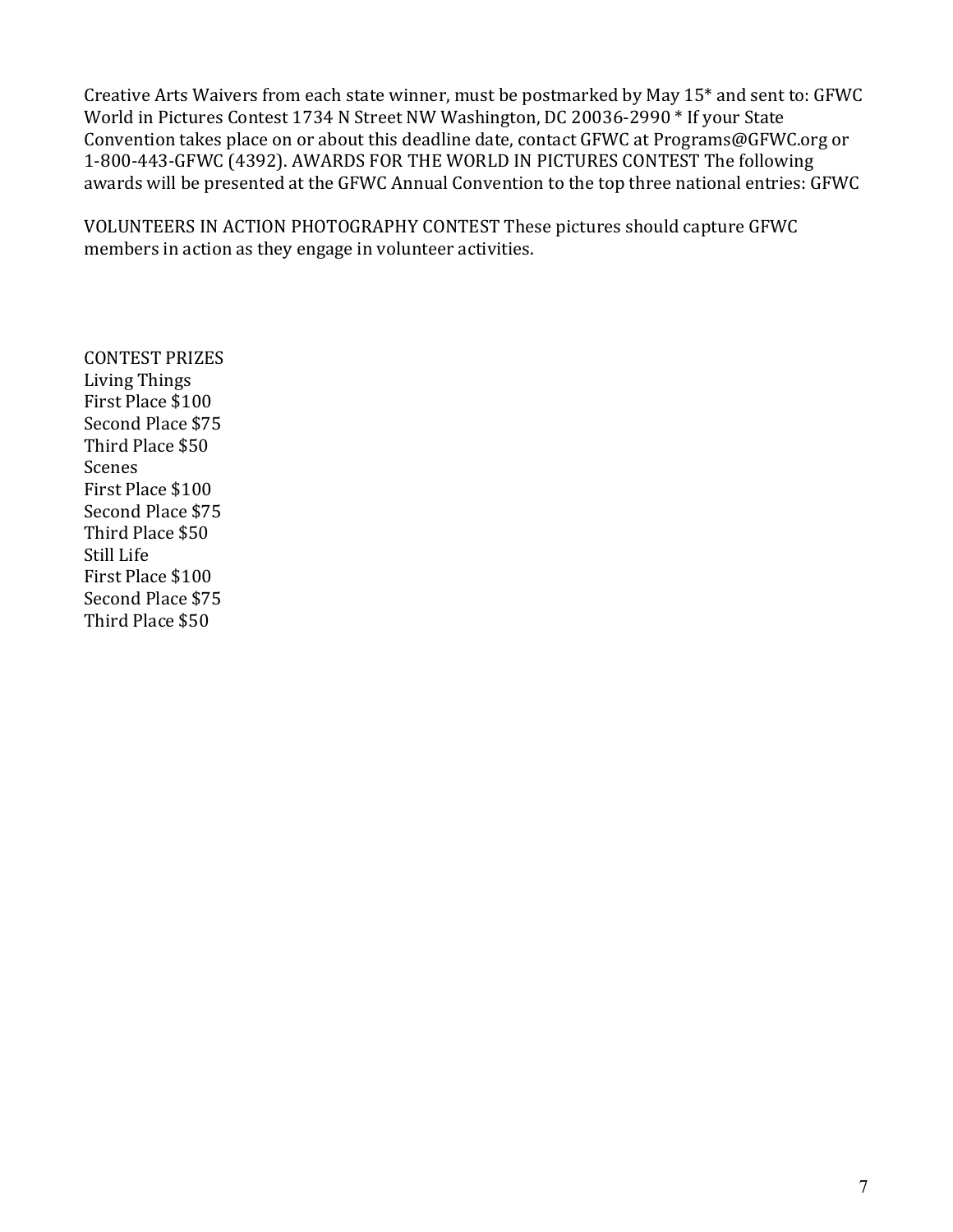## **NJSFWC ACHIEVEMENT DAY CONTESTS**

All entries must be pre-registered with the District Arts/Creative Chairman, no later than two weeks prior to the District Achievement Day. Contact the District Arts/Creative Chairman to determine the pre-registration deadline for your district. **NO ENTRIES WILL BE ACCEPTED UNLESS THEY HAVE BEEN PRE-REGISTERED.**

- All entries must be the work of the clubwomen.
- Entry must be completed within the past year. Entry may not have been entered in a previous Federation contest.
- Only **ONE** entry per clubwoman in each category or sub-category.
- Each entry must be labeled with member's name and address, club and district, category and sub-category.
- All entries must be accompanied with the current registration form.
- Entries will be handled with care; but are entered at owner's risk.
- Items may not be removed from exhibit area prior to check-out time.
- No copies, no kits, no pairs, or sets, except where noted.
- No stands except where noted.
- All measurements refer to greater dimension (Except circumference).

### **DECISIONS OF THE JUDGES ARE ALWAYS FINAL. ALL GRAND RIBBON WINNERS AT THE DISTRICT LEVEL ARE EXPECTED TO BE ENTERED AT THE NJSFWC CONVENTION.**

### AWARDS

THE AWARDS ARE AS FOLLOWS: Grand Prize - Gold Ribbon and Certificate First Place - Blue Ribbon and Certificate Second Place - Certificate Third Place - Certificate

### **IMPORTANT INFORMATION REGARDING AWARDS:**

This rule applies to all Levels of experience: There may be only **one Grand Award** in each category/subcategory level. There may not be a Grand Award in every category. (EXCEPTION: At the District Achievement Days, if possible, there will be a Grand Award in every beginner level category/subcategory). There can be **multiple First, Second and Third Place awards** in each category/subcategory.